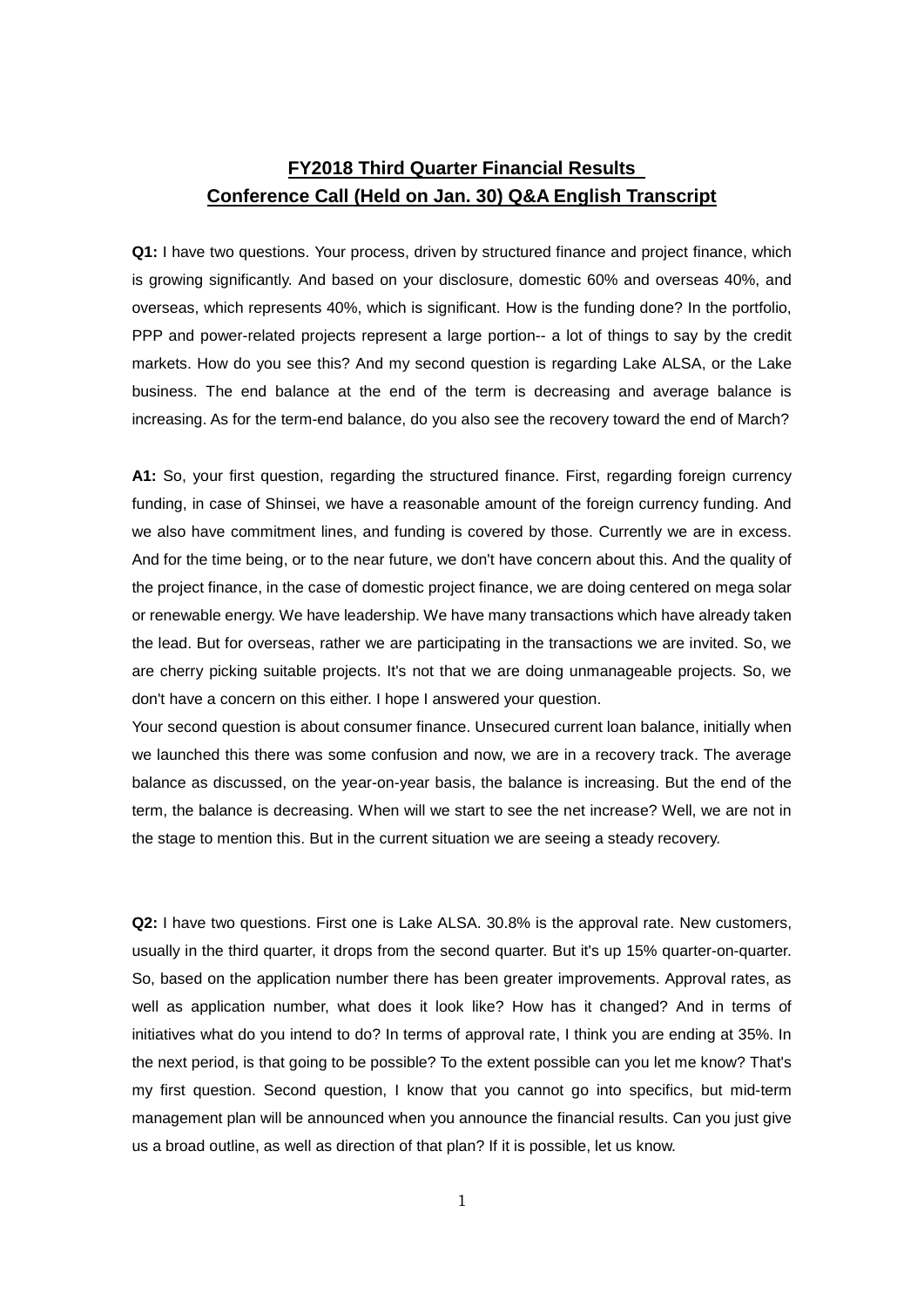**A2:** Thank you very much. Your first question is Lake ALSA. You're right that as for applications, internally we assumed application number. Right now, it's actually moving in line with the plan. So, there is an improvement here. In terms of approval rate, we intend to raise it a little more. Regarding the initiatives you asked, we have created review initiatives, which is to be improved. That is an initiative to raise the approval rate. We have already started this initiative. That's my answer to your first question.

**Q3:** Next year, do you think you can reach 35% that you were initially talking about? You'll be able to reach that level somewhere in the next period, next year?

**A3:** I cannot give you a concrete number at what timing. It's very difficult for us to actually give you a specific period, timing, and a number, so let us refrain from saying that. Second question, about mid-term management plan, we are in the midst of developing this plan. So, I cannot go into detail. But is it going to be drastically different from what we had before? No. We will change the way that group operates, centering around clients. The products that we offer, it's not going to be products coming from the bank or subsidiaries on its own. We will create an ecosystem, working together with other businesses from other industries. As one of the examples, our credit will be part of the lending platform of DoCoMo. Those are some of the plans we have. Digital platform will be used, and we will change the combination of the kinds of functions that we provide. And in corporate business, structured finance has been the driver of our growth in the past. Institutional investors, senior finance, we provide that. We hope to be able to broaden the scope, furthermore. Those are some of the things that we are thinking now. Payments, SME solutions-- we want to make use of data in providing finance more. In the next mid-term management plan that will be factored in in one way or another. Those are the answers that I can give you now.

**Q4:** I have two questions-- regarding the ALSA, of unsecured loans, and the credit costs. Regarding ALSA, by quarter from April, and the number in the balance is improving on page 13. But looking at the balance trend of Lake ALSA in the third quarter, it is 6.8 billion yen. Compared to the increase in the number, the increase in balance appears small. So, you see a decreasing in lending amount per customer? That is my first question. And my second question is regarding net credit costs. The progress rate of net income has become very high. That means that the net credit costs have stabilized. The factors were given earlier because unsecured loan balance did not increase as expected and there are the recoveries are more expected, and the reversals.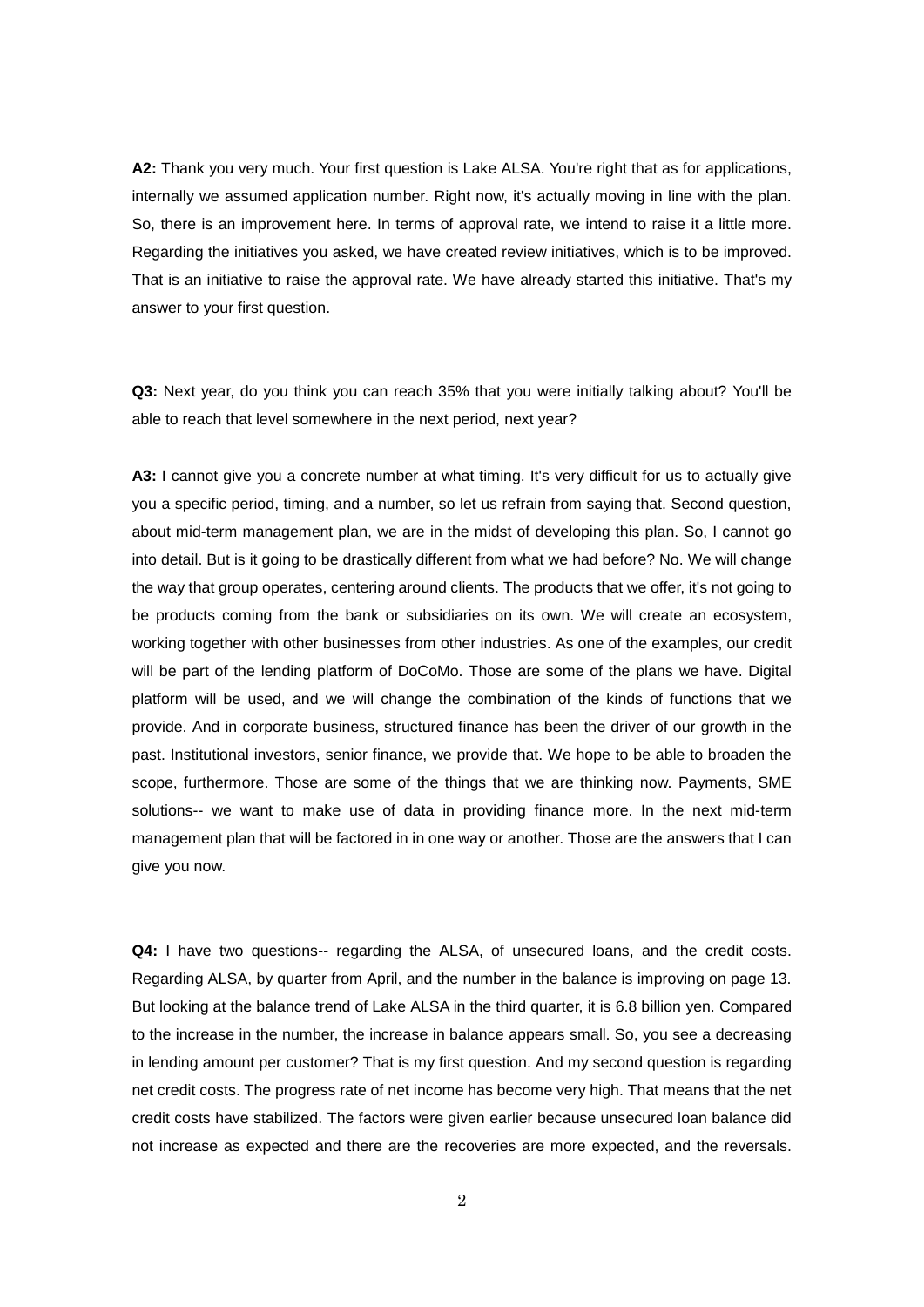And a structured finance reversal is to happen second quarter. The collection, or the recoveries are larger than expected. I think there was a comment on IR Day, by gathering to Shinsei Financial the collection rate will increase. Should we regard this as a one-off factor? Or in a structured manner can we expect the collection rate will increase? And in structured finance, there was a reversal again in the second quarter. But looking at the third quarter only, there is only a 100 million yen of net credit costs. Based on your calculation, is this a coincidence that you have seen almost no growth in the net credit costs? Do you have any background?

**A4:** Thank you. In Lake ALSA, the number of applications and put-through rate or contract rate are improving but compared to them, the balance of the Lake ALSA appears small. Why? I think that was your question. In the Bank Lake, we started from a small amount. And then we increased the balance through credit control after that. So such a lending stance was transferred to Lake ALSA. Including improvement of that area, credit screening initiatives will be improved. So, we believe that the increase of the balance will be larger going forward. Did I answer your first question?

The second question, regarding net credit costs. First, unsecured loans, other than balance, the collections and other factors and why-- can we expect this to be continued? Other than balance factor, one factor is reversal from the former Lake portfolio. That's a one-time factor. Credit recoveries, as the organization, we reorganize the collection structure. We made improvements. And this portion, we believe is to be considered that this will be continued. But the factors will change. If there is a slowdown then we will reconsider the organization structure. And we would like to continue making improvements. Structured finance, more than expected, depending on grouping of the general reserves for loan losses, reversal gains were large and as a result the net credit costs were small. Asset growth is not necessarily the reason for the small net credit costs. Did I answer your question?

Thank you very much for joining us for this third quarter financial results conference call out of your busy schedules. Those of you who were not able to ask a question today, if you wish to ask and make inquiries, please let us know. We can respond to your queries. Once again, thank you very much for your attendance.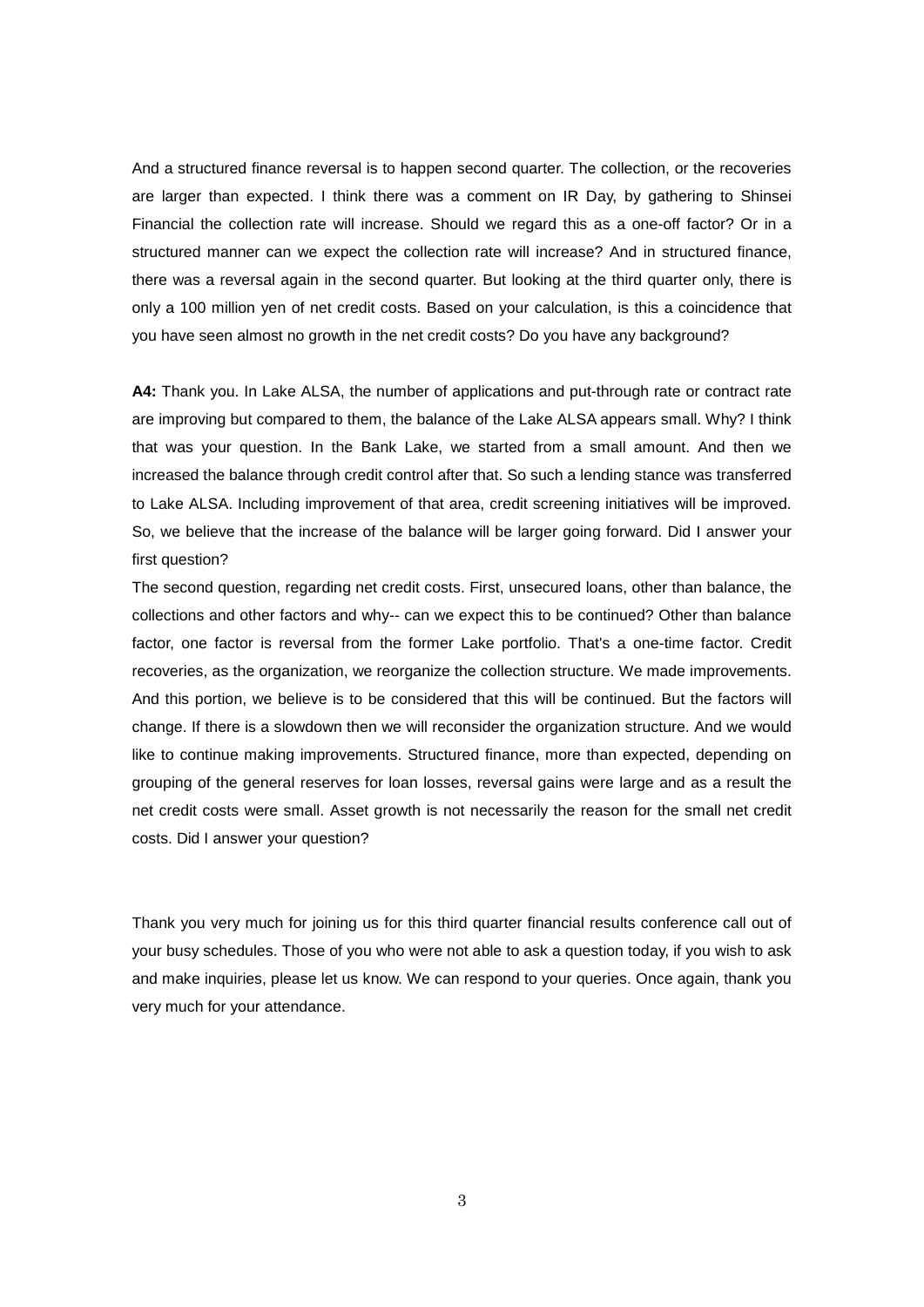## **FY2018 Third Quarter Financial Results Overseas Investors Teleconference (Held on Jan. 30) Q&A Transcript**

**Q1:** Thank you for your presentation. I have one question on Lake ALSA. So, from what you're describing regarding the loan balance and the credit costs are coming down and comparing the growth of the business, it seems that Lake ALSA continues to lose market share compared to other non-bank finance. I wanted to confirm if that was indeed the case. And also, the approval rate is going back about 30%, but still relatively low at 30%. What are the steps being taken to kind of insure that this number goes up in the future? Thank you.

**A1:** Thank you. Regarding Lake ALSA, as you know we are still going to come from our starting point of Lake ALSA from April. And then we implemented lots of measures-- how to back our new customer acquisition to their normalized levels as much as possible. Up to December 2018, we see an improvement over the last nine months. However, it is still lower than our original approval ratio, around 35%, something like that. And also, December is a very weak season for unsecured loan business, as most of Japanese companies pay bonus to their employees. Historically, third quarter is a very weak quarter for unsecured loan business. We will continue to implement other various kinds of measures to boost up our new customer acquisition, and hopefully rebound our loan balance in total of our unsecured loan business. We would like to summarize our measures and results at the timing of our full year financial results announcement, because we would like to see the full year results from April 2018 to March 2019. We will continue to improve our unsecured loan business. But we will summarize our results at the timing of our full year results. Is that an answer to your question?

**Q2:** Thank you very much. And one follow-up question please on the solar business. Up until now, solar and wind power financing has been very good business for Shinsei. But with the feed-in tariff coming down quite a bit for solar next year, are you confident that you can continue to generate such current level of structured finance business for wind and solar financing? Thank you.

**A2:** Yes. We are very confident to grow not only solar business, but also the project finance as a whole going forward because in the domestic market, we made lots of new commitments. We will see loan growth over time because customers will draw down from such commitment. We have a good pipeline for future loan growth from our current commitment. And also, we have lots of potential pipelines for next one to two years. We can grow this business. And also, we have to diversify our sources in terms of not only solar, but also the other, wind power, or geothermal, or